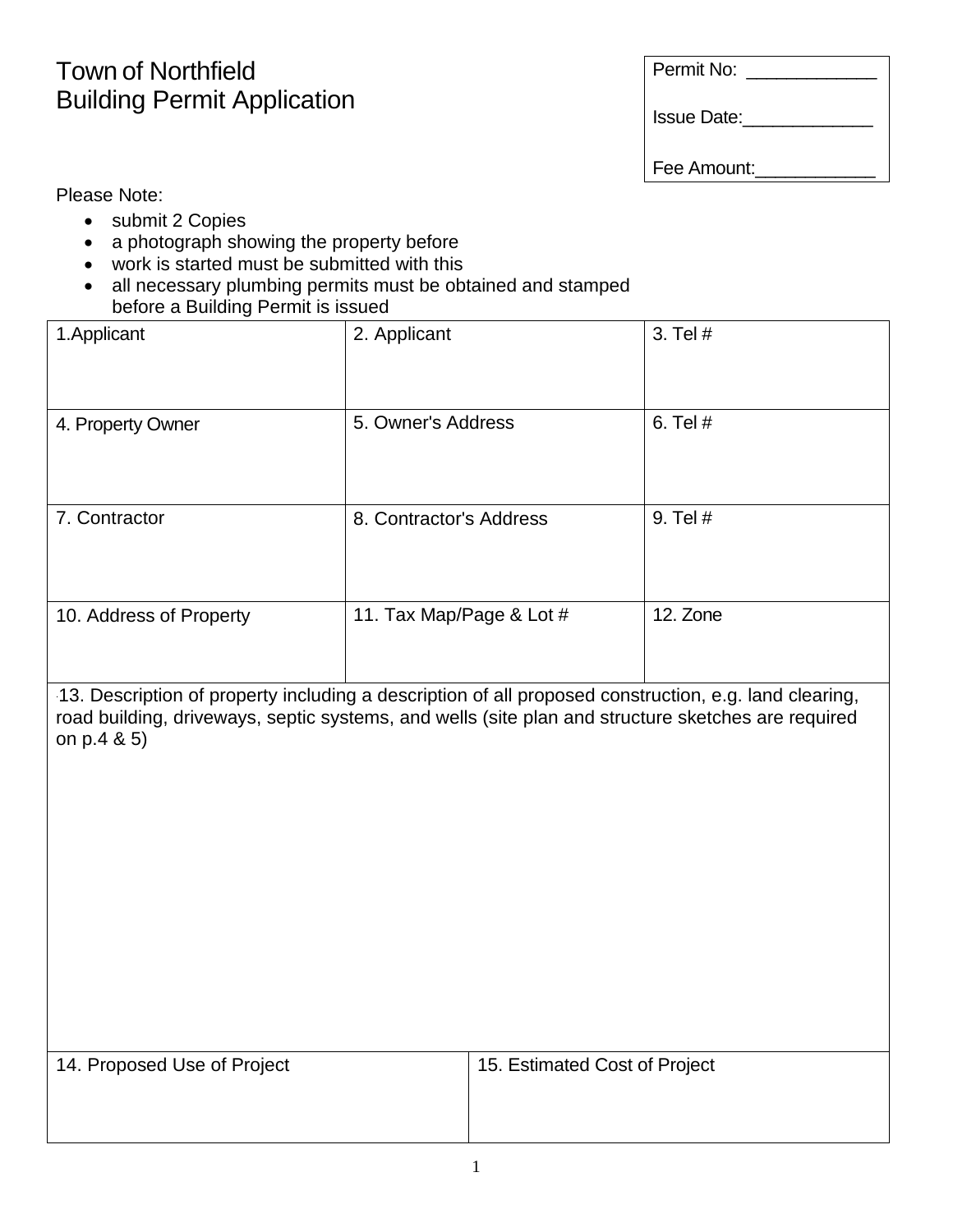| 16. Lot Area                                    | 17. Frontage on Road (ft.)             |
|-------------------------------------------------|----------------------------------------|
|                                                 |                                        |
|                                                 |                                        |
|                                                 |                                        |
|                                                 |                                        |
|                                                 |                                        |
| 18. Area of Lot to be covered by Non-vegetative | 19. Distances from all Sidelines       |
| Surfaces (sq. ft.)                              |                                        |
|                                                 |                                        |
|                                                 |                                        |
| 20. Frontage on Waterbody (ft.)                 | 21. Height of Proposed Structure (ft.) |
|                                                 |                                        |
|                                                 |                                        |
|                                                 |                                        |
| 22. Existing Use of Property                    | 23. Proposed Use of Property           |
|                                                 |                                        |
|                                                 |                                        |
|                                                 |                                        |

Note: Questions 24 & 25 apply only to expansions of existing structures located less than the required setback

| 21, Percent (%) increase of area of actual and<br>proposed expansions of portion of structure<br>which is less than required setback since 1/1/89: | 25.<br>Percent (%) increase of volume of actual<br>and proposed expansions of portion of structure<br>which is less than required setback since 1/11/89: |
|----------------------------------------------------------------------------------------------------------------------------------------------------|----------------------------------------------------------------------------------------------------------------------------------------------------------|
| % increase $24b + 24c \times 100$                                                                                                                  | % increase $25b + 25c \times 100$                                                                                                                        |
| 24a                                                                                                                                                | 25a                                                                                                                                                      |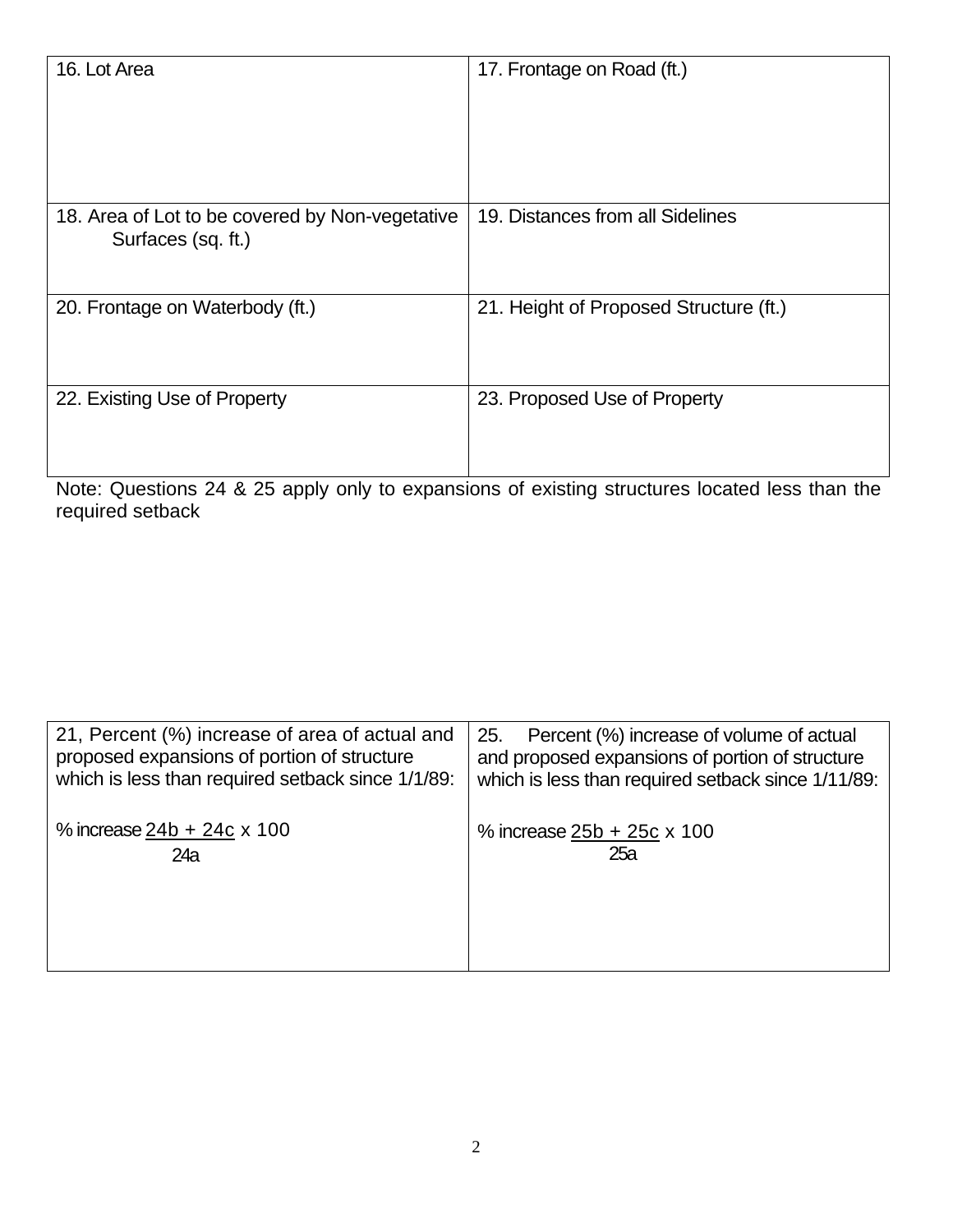| <b>Additional Permits Required</b>                                                                                                                                                        |                                     |                                                                          |  |  |
|-------------------------------------------------------------------------------------------------------------------------------------------------------------------------------------------|-------------------------------------|--------------------------------------------------------------------------|--|--|
| <b>Check if</b><br><b>Required</b>                                                                                                                                                        | <b>Check if</b><br><b>Submitted</b> |                                                                          |  |  |
| $\Box$                                                                                                                                                                                    | $\Box$                              | Board of Appeals review/approval                                         |  |  |
| $\Box$                                                                                                                                                                                    | $\Box$                              | Exterior Plumbing Permit (HHE-200 Subsurface Wastewater Disposal Permit) |  |  |
| $\Box$                                                                                                                                                                                    | $\Box$                              | <b>Internal Plumbing Permit</b>                                          |  |  |
| $\Box$<br>□<br>Note: Applicant is advised to consult with appropriate local, state, and federal agencies to determine<br>whether additional permits, approvals, and reviews are required. |                                     |                                                                          |  |  |

**I certify that all information given in this application is accurate. All proposed uses shall be in conformance with this application and with the Town of Northfield Land Use Ordinances. I agree to inspections by the Code Enforcement Officer at reasonable hours.**

|                                           | <b>Applicant Signature</b>                              | Date |  |  |
|-------------------------------------------|---------------------------------------------------------|------|--|--|
| Agent's Signature (If Applicable)<br>Date |                                                         |      |  |  |
| <b>Inspection Checklist</b>               |                                                         |      |  |  |
| П<br>П                                    | <b>Foundation Inspection</b><br><b>Final Inspection</b> |      |  |  |
| $\Box$                                    | Scale:<br><b>Inch</b><br>Feet                           |      |  |  |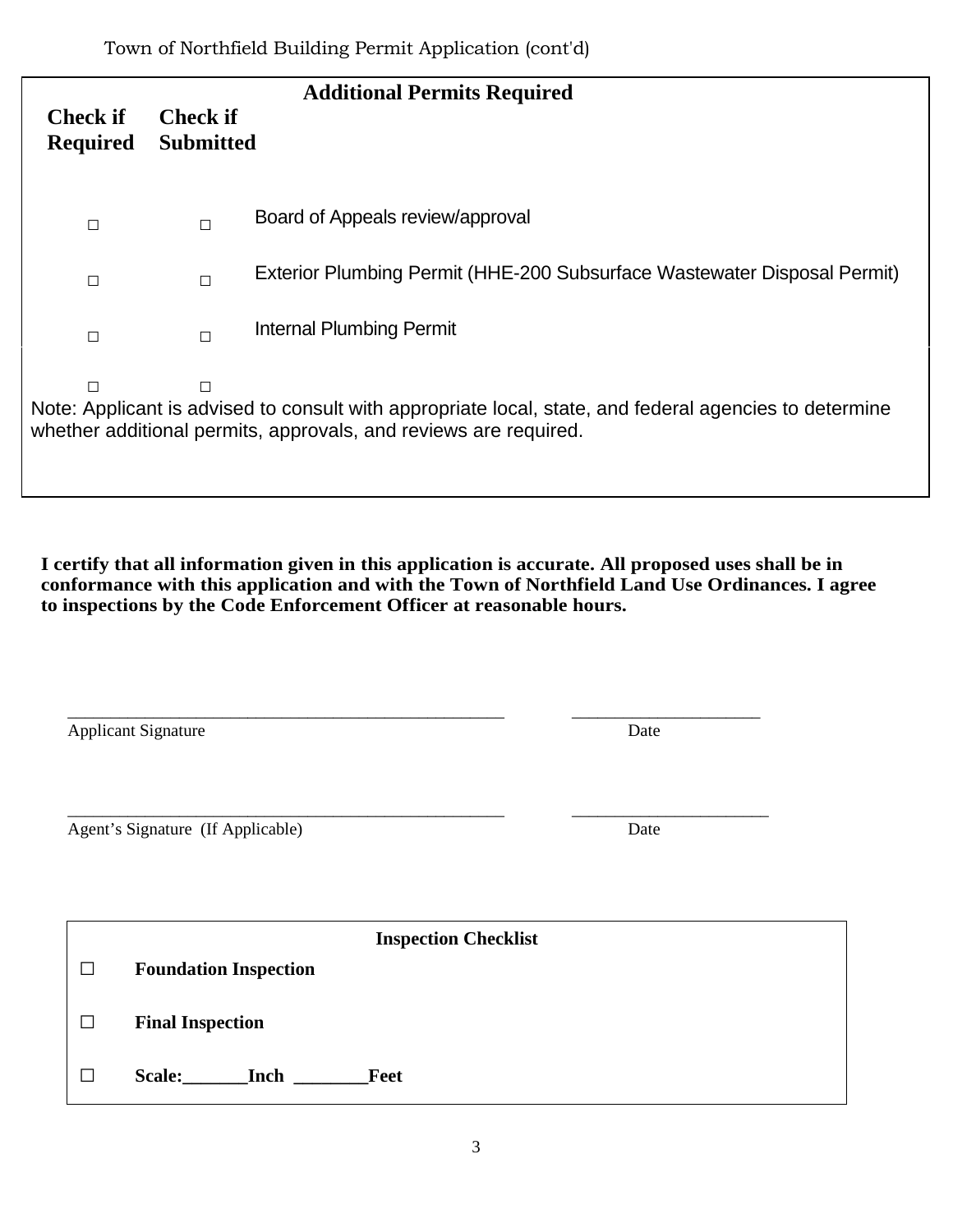## **Lot/Site**

Please Include:

- lot lines and area to be cleared of trees and other vegetation
- exact position of existing and proposed structures, including decks, porches, and outbuilding with accurate setback distances from the shoreline, side and rear property lines
- location of existing and proposed wells, septic systems, driveways, and areas and amount
- if application is for the expansion of an existing structure, distinguish between the existing structure and the proposed expansion

You may attach your own sheet(s), if desired

**Scale:\_\_\_\_\_\_\_Inch \_\_\_\_\_\_\_\_Feet**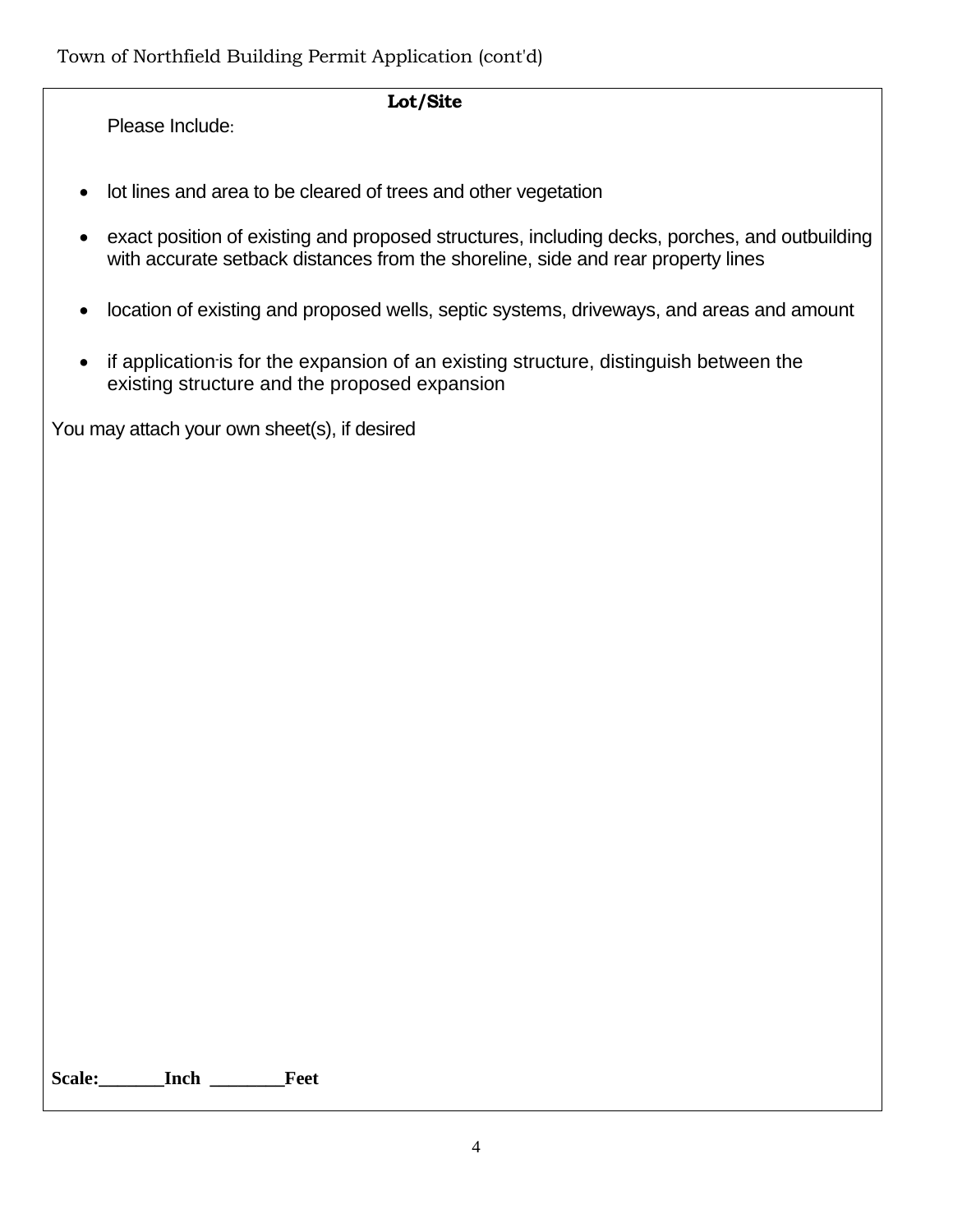**Elevations - front and side**